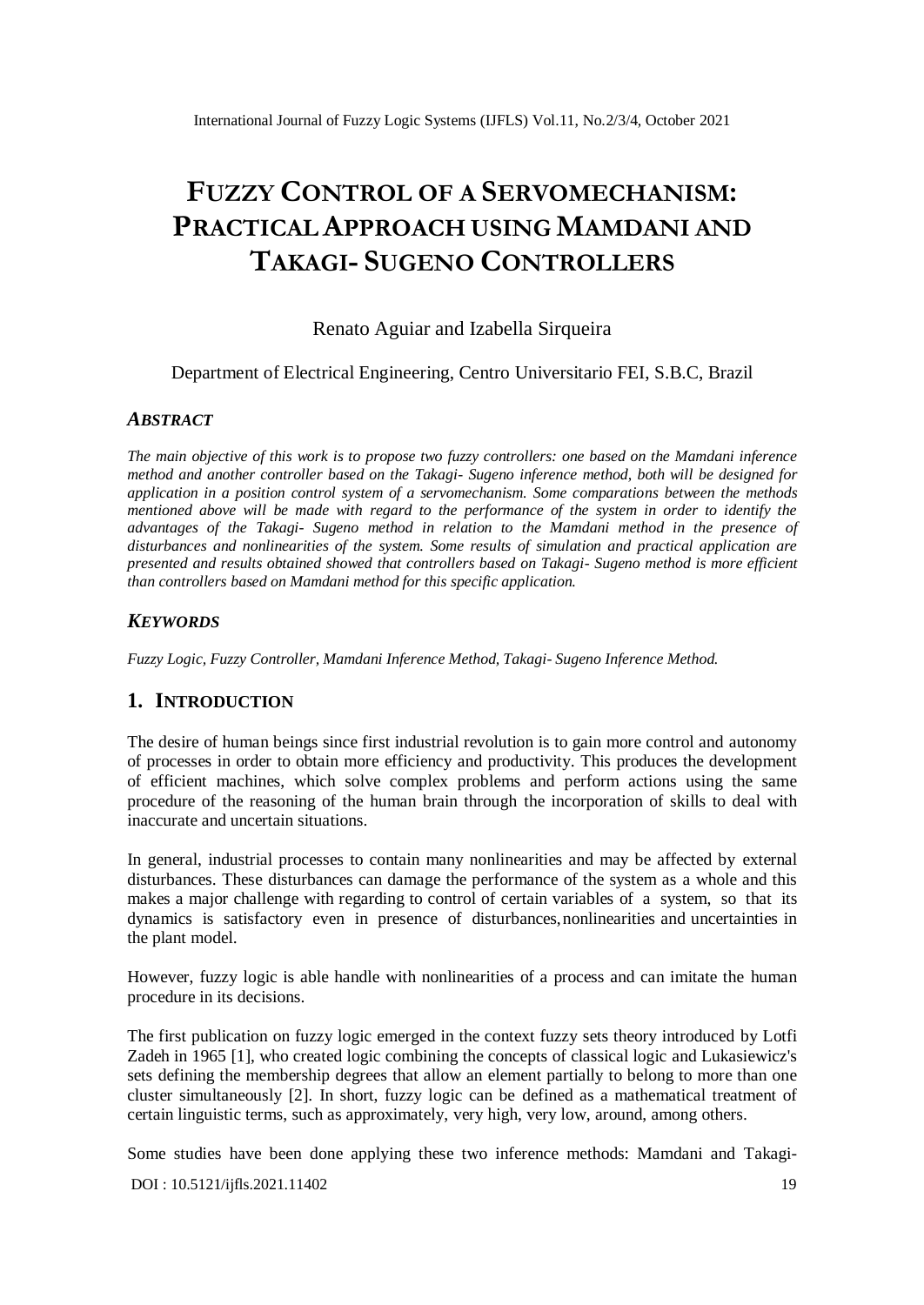Sugeno. As example, in [6] is presented a comparative study of the application of these two methods to predictive the traffic flow. In [7] the authors present a comparative study between Mamdani and Takagi- Sugeno inference methods to control speed of an induction motor drive system. In [8] a comparison between Mamdani and Takagi- Sugeno inference systems is realized for dynamic spectrum allocation. Authors,in [9], applied fuzzy controller for to control position of each finger of a robotic hand and in [10] authors used fuzzy controllers to control vibrations of 3 cars crane system, among others.

In this way, in this work will be used fuzzy set theory to position control of a servomechanism even in presence of disturbances and nonlinearities of the system. More precisely, two inference methods will be used for fuzzy position control: the Mamdani method and the Takagi-Sugeno method. Simulations of these two fuzzycontrollers applied to the mathematical model of the servomechanism will be realized and an application of these two fuzzy controllers will be realized in the real plant, whererobustness tests will be done.

This paper is organized as follows: in section 2 a review of fuzzy concepts and Mamdani and Takagi- Sugeno inference methods are presented; in the section 3 the methodology adopted and the results of the simulation and practical application are presented; in section 4 the conclusions are recorded.

# **2. THEORY REVIEW**

Fuzzy logic deals with vague or nebulous information, such as: very hot, warm, very high, among others. This theory has skill of handle with imprecise and vagueness situations found in the real world. So, fuzzy logic allows a certain element belong to more than one class simultaneously, but with different membership degrees that are numbers contained in the range [0;1], where the number 0 represents absence of similarity, the number 1 represents total similarities and numbers between 0 and 1 represent partial similarities.

As an example, consider the Figure 1 that represents a set of numbers in the range [0;10]. What is the set of numbers approximately equal to 5?

Analyzing the Figure 1 it's possible to claim that the number 5 belongs to the set with maximum similarity, because it is the number itself. However, there is no certainty ifthe number 4.5 belongs to the set of numbers approximately equal to 5. In this case, the answer is not unique and objective, because belonging or not may depend on the type ofproblem in question. However, in this case, it can be affirmed that 4.5 belongs to the set of numbers approximately equal to 5 with a degree of similarity approximately equal to 0.9.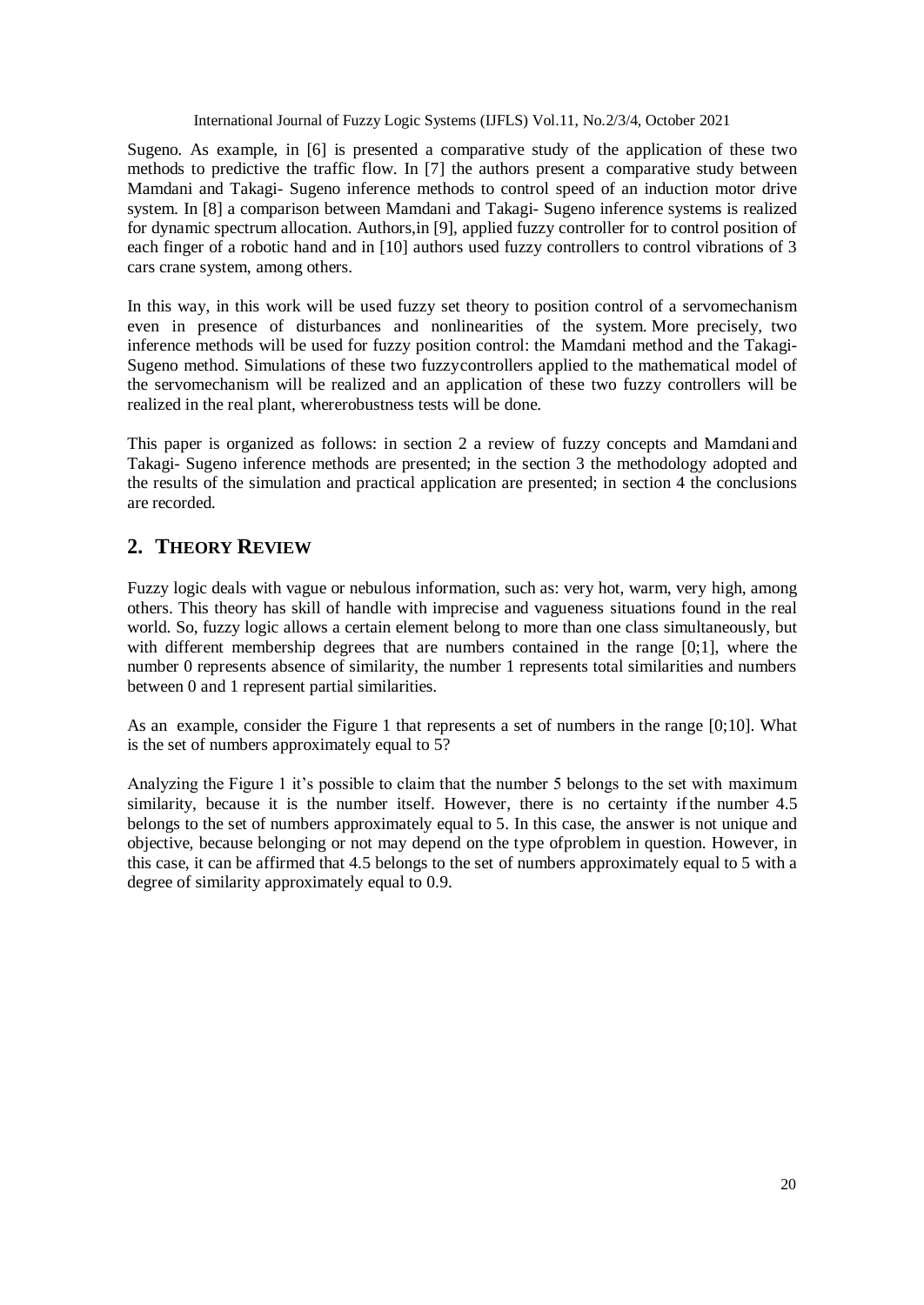



Figure 1. Cluster of the numbers approximately equal to 5

As can be seen, Figure 1 show a gaussian function that consists of numbers close to 5. Thus, fuzzy logic theory represents a real element in a membership degree with regardto given class. There are numerous functions to represent a class, such as: triangular, gaussian, trapezoidal, among others. These functions are called membership functions and each class is called by a linguistic variable that represents a certain fuzzyness.

Through these functions it is possible to perform some operations with fuzzy sets, such as intersection, union and complement in order to obtain an interrelationship betweenthe system variables. In addition, membership functions are fundamental elements ofthe fuzzy system [3]. Briefly, Figure 2 represents a fuzzy system



Figure 2. Fuzzy System

- a. Input Variables: real values (crisp numbers) such as height equal to 10 meters, temperature equal to 75 degrees Celsius.
- b. Fuzzifier: the crisp values are transformed into degrees of similarity.
- c. Fuzzy Rule Base: the fuzzy rules, also called "IF-THEN" rules represent the knowledge of the system and information about the parameters of the membership functions (fuzzy sets). The relationship between input and output is produced through of therules.
- d. Fuzzy Inference: Performs fuzzy set mapping and interprets input values based on a rule set and assigning a value to the output vector, that is, determining how rules are activated and combined.
- e. Defuzzifer: this step converting a fuzzy value into a real number (crisp value). The mostused method is based on the calculation of the area centroid of a fuzzy set, where the output value is the center of gravity of the distribution function of possibility of the control action.
- f. Output variables: Output in real values.

Clearly, can be noted that the fuzzy controller is a fuzzy system. However, there are two classes of fuzzy controllers very utilized in the practice: the fuzzy controller based on Mamdani's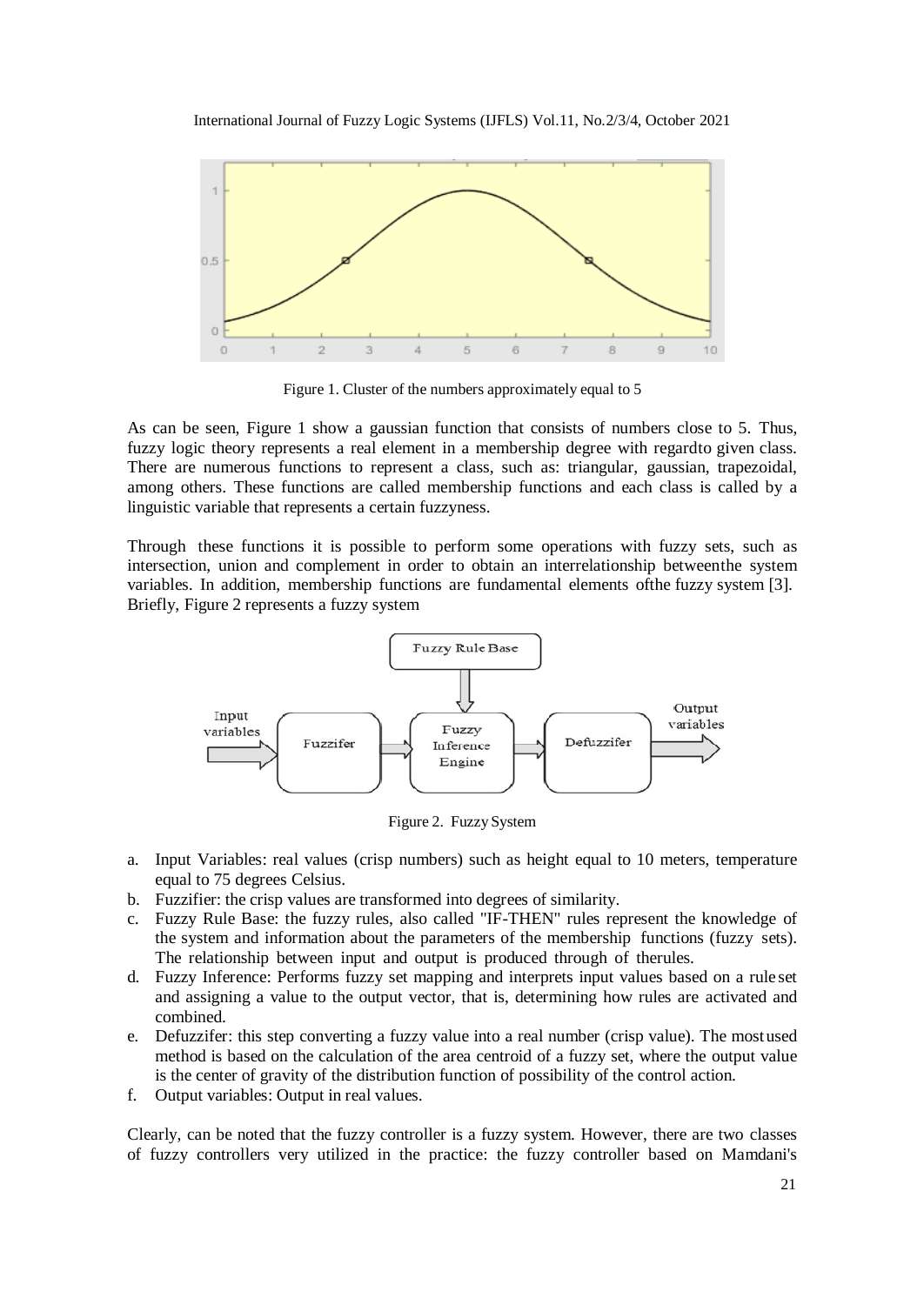inference method [11] and another controller based on Takagi-Sugeno's inference method [12]. The Mamdani method has its rules described according toequation 1 [4].

$$
If X_1 is A_1 and X_2 is A_2 then y = B_k
$$
\n<sup>(1)</sup>

In this case, the consequential is a fuzzy number, defined by a membership function which must go through the defuzzification process. One of defuzzification methods is the center- of- gravity of the means of areas from each rule represented. Equation 2 represents this process [4].

$$
\bar{y} = \frac{\int s \, y \, \mu B(y) dy}{\int s \, \mu B(y) dy}
$$
 (2)

On the other hand, Takagi- Sugeno's inference method work with rules that follow the format described in equation 3 [5]:

If 
$$
X_1
$$
 is  $A_1$  and  $X_2$  is  $A_2$  then  $y = g(X_1, ..., X_m)$  (3)

As can be seen in equation 9 the consequence is a function of the linguistic variables of the input, and the values from the y function is weighted by the membership degree from the antecedent, as showed in equation 4 [5].

$$
Y = \frac{\sum_{i=1}^{m} \mu_{A_i} \cdot g_i}{\sum_{i=1}^{m} \mu_{A_i}} \tag{4}
$$

As can be seen, in Takagi- Sugeno's inference method, the defuzzification step does notexist once equation 10 produces a crisp value*.* In this work, two fuzzy systems (or fuzzycontrollers) will be developed to control the position of a servo mechanism, one based on Mamdani's inference method and another controller based on Takagi- Sugeno's inference method. Some robustness tests will be realized in the practical application in the real plant.

# **3. RESULTS**

In this work, the fuzzy controller considered has the configuration shown in Figure 3, where error and derivative of error are the inputs and output is the control effort.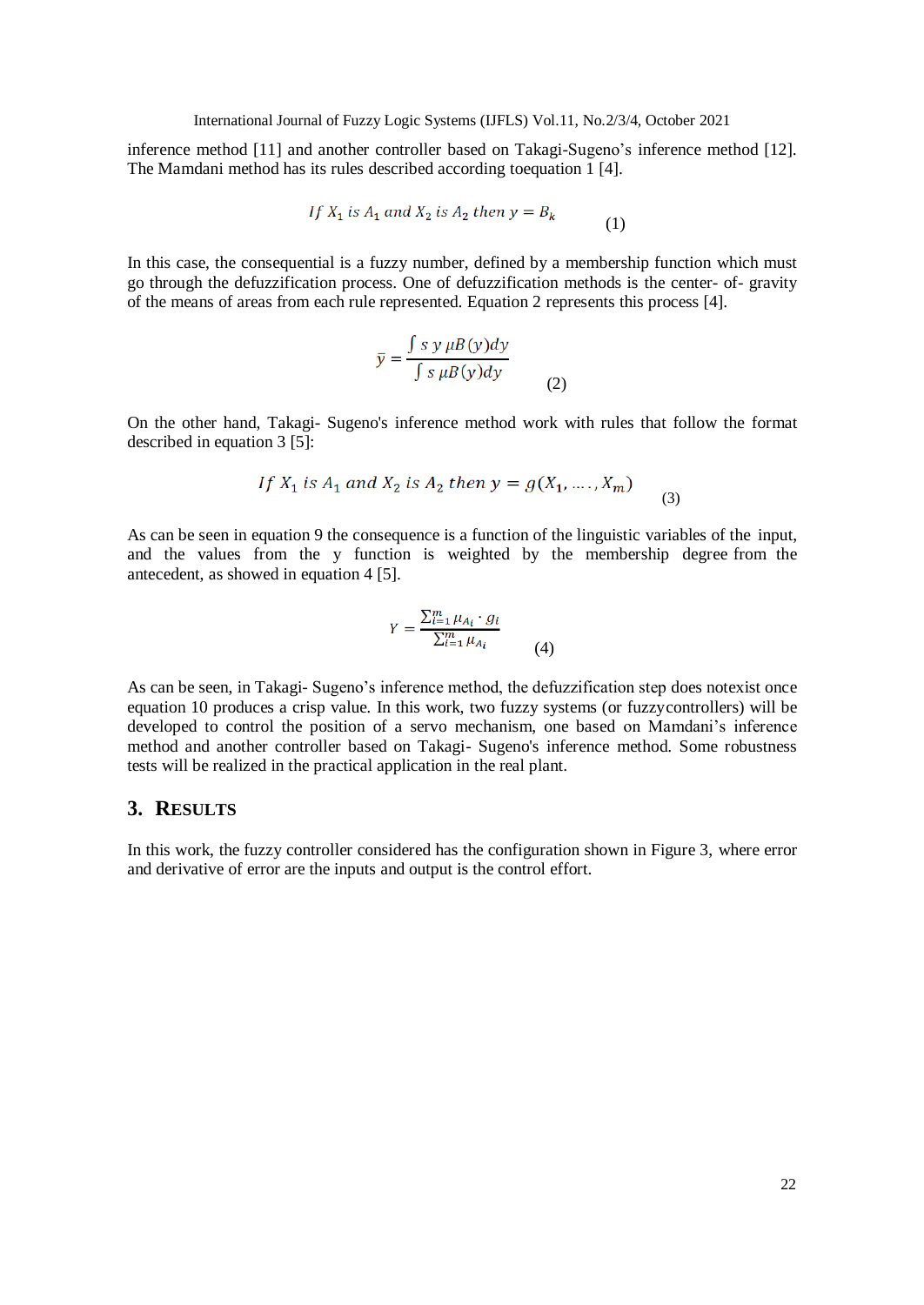



Figure 3. Fuzzy System

The table 1 shows the input and output data, as well as the linguistic values and its respective notation.

| Linguistic Variable: Error (E)                       |                 |
|------------------------------------------------------|-----------------|
| Linguistic Value                                     | <b>Notation</b> |
| very negative                                        | VN              |
| negative                                             | N               |
| null                                                 | <b>NN</b>       |
| positive                                             | P               |
| very positive                                        | <b>VP</b>       |
| <b>Linguistic Variable: Derivative of Error (DE)</b> |                 |
| <b>Linguistic Value</b>                              | <b>Notation</b> |
| Small                                                | S               |
| Large                                                | L               |
| Linguistic Variable: Control Effort (CE)             |                 |
| <b>Linguistic Value</b>                              | <b>Notation</b> |
| Very Negative                                        | VN              |
| <b>Negative Medium</b>                               | <b>NM</b>       |
| Medium                                               | M               |
| Positive Medium                                      | <b>PM</b>       |
| Very Positive                                        | VP              |

Table 1. Variables and linguistic values

The Figure 4 shows the block diagram utilized in simulation, where the block called dead zone is representing the friction existing in the motor.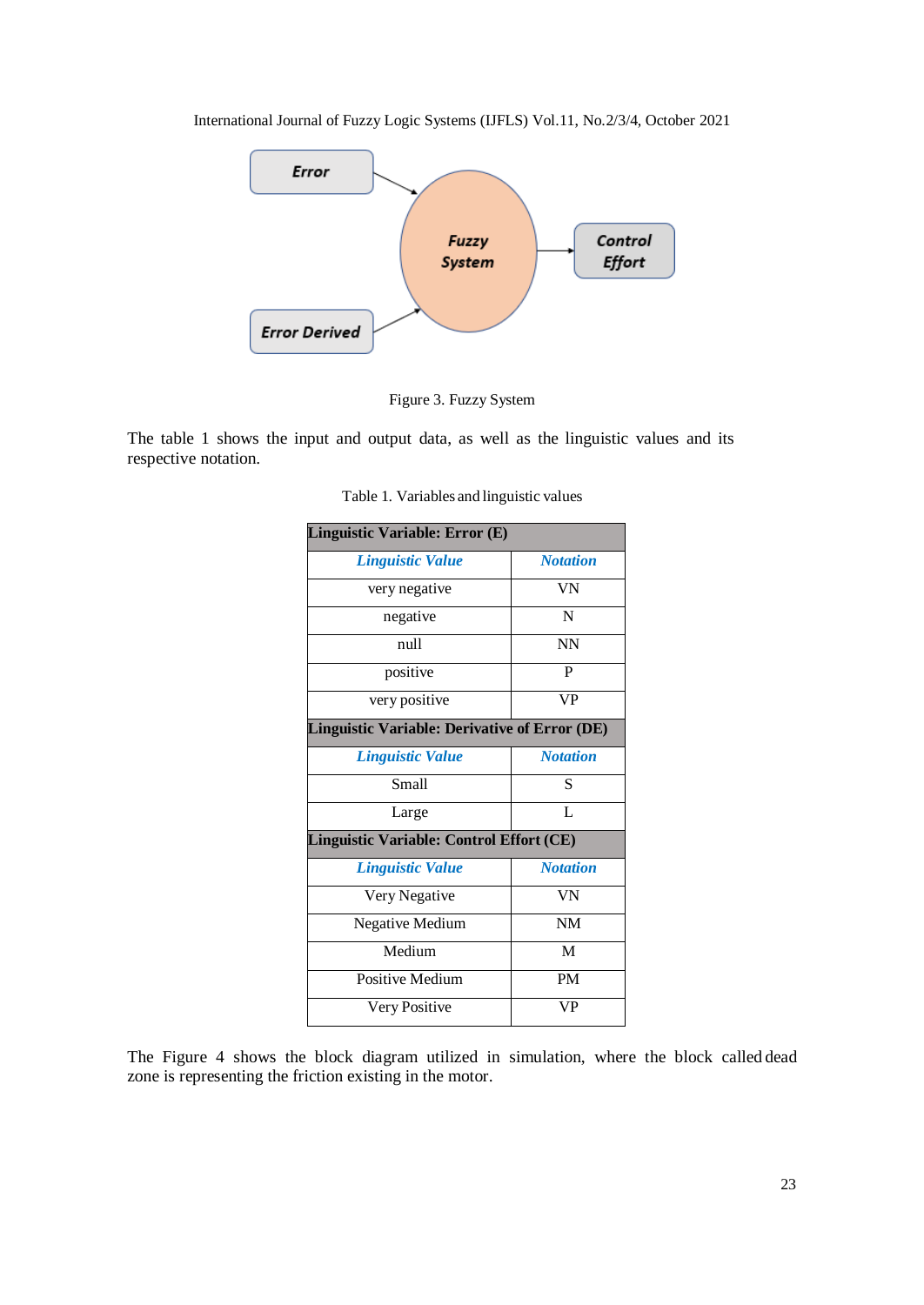

Figure 4. Fuzzy Control System for the simulation

Figure 4 represents a position control system, and the work consists of two steps: in order to assessing and validating the proposed controllers, simulation is done using the Matlab software. After, the fuzzy controllers are applied in the real plant where some robustness tests will be done in the presence uncertainties and disturbances. The table 2 summarizes the rules set proposed when Mamdani inference method is applied.

|  | Table 2. Mamdani rules |  |
|--|------------------------|--|
|--|------------------------|--|

|   | <b>NVL</b> | NL | N         | PL        | <b>PVL</b> |
|---|------------|----|-----------|-----------|------------|
| S |            |    | PM        | X         |            |
| ⊥ |            | X  | <b>NM</b> | х         |            |
| X | VN         | NM | M         | <b>PM</b> | <b>VP</b>  |

In table 2, X means not significant, that is, it does not significantly interfere in the dynamics of the system. The membership functions utilized were obtained after many tests and are shown in figures 5, 6 and 7.



Figure 5. Membership functions: Error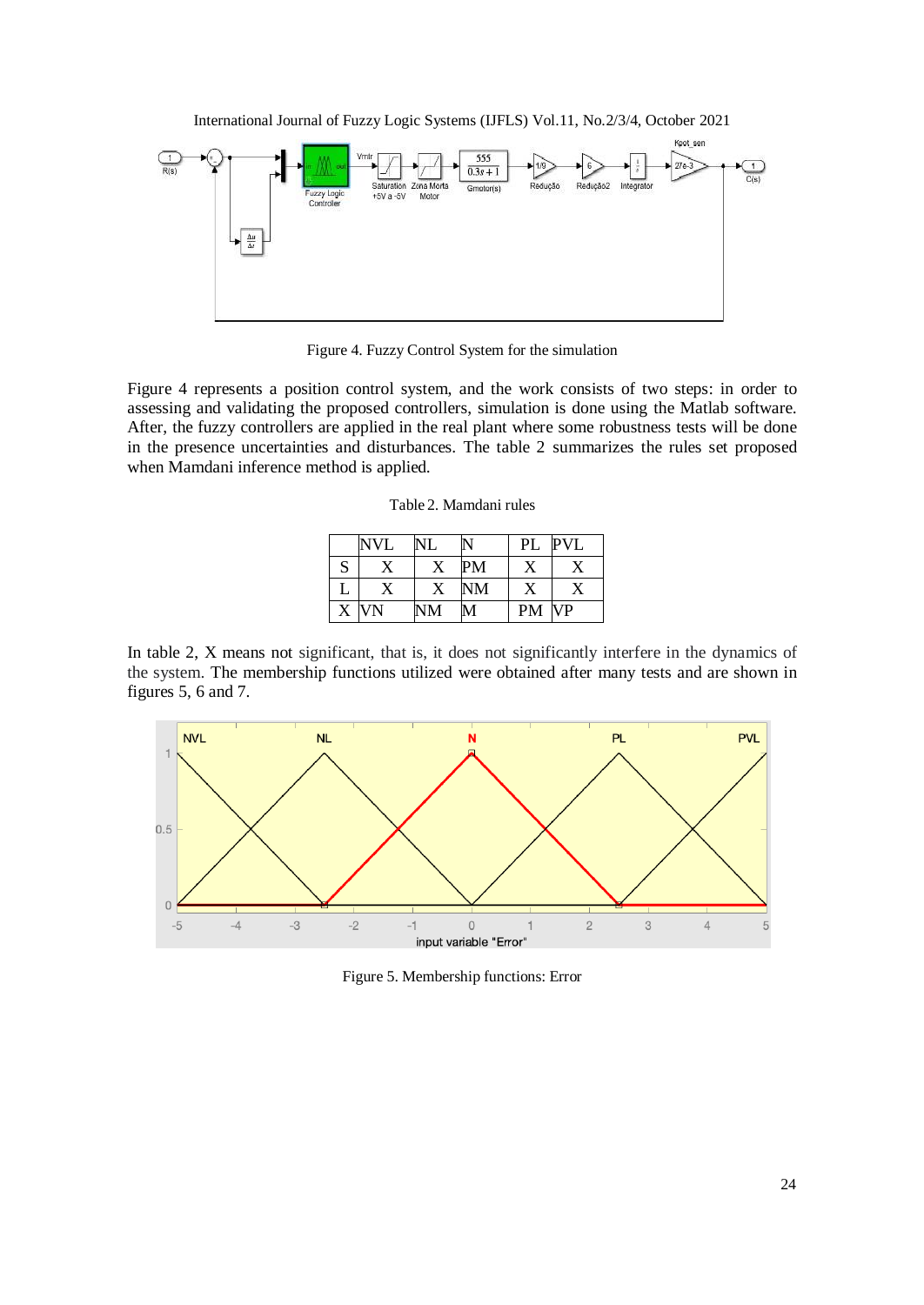

International Journal of Fuzzy Logic Systems (IJFLS) Vol.11, No.2/3/4, October 2021

Figure 6. Membership functions: Derivative of error



Figure 7. Membership functions: Output

The rules defined in Takagi- Sugeno inference method is shown in table 3.

| if                          | And                   | <b>Then control</b><br>effort is |
|-----------------------------|-----------------------|----------------------------------|
| Error is null               |                       | 0                                |
| Error is negative           |                       | $-5$                             |
| Error is positive           |                       | 5                                |
| Error is positive<br>medium |                       | $Y = x_1 + 2$                    |
| Error is negative<br>medium |                       | $Y = x_1 - 2$                    |
| Error is null               | Derivativeof<br>error | $Y = x_2$                        |
| Error is null               | Derivativeof<br>error |                                  |

Table 3. Takagi-Sugeno rules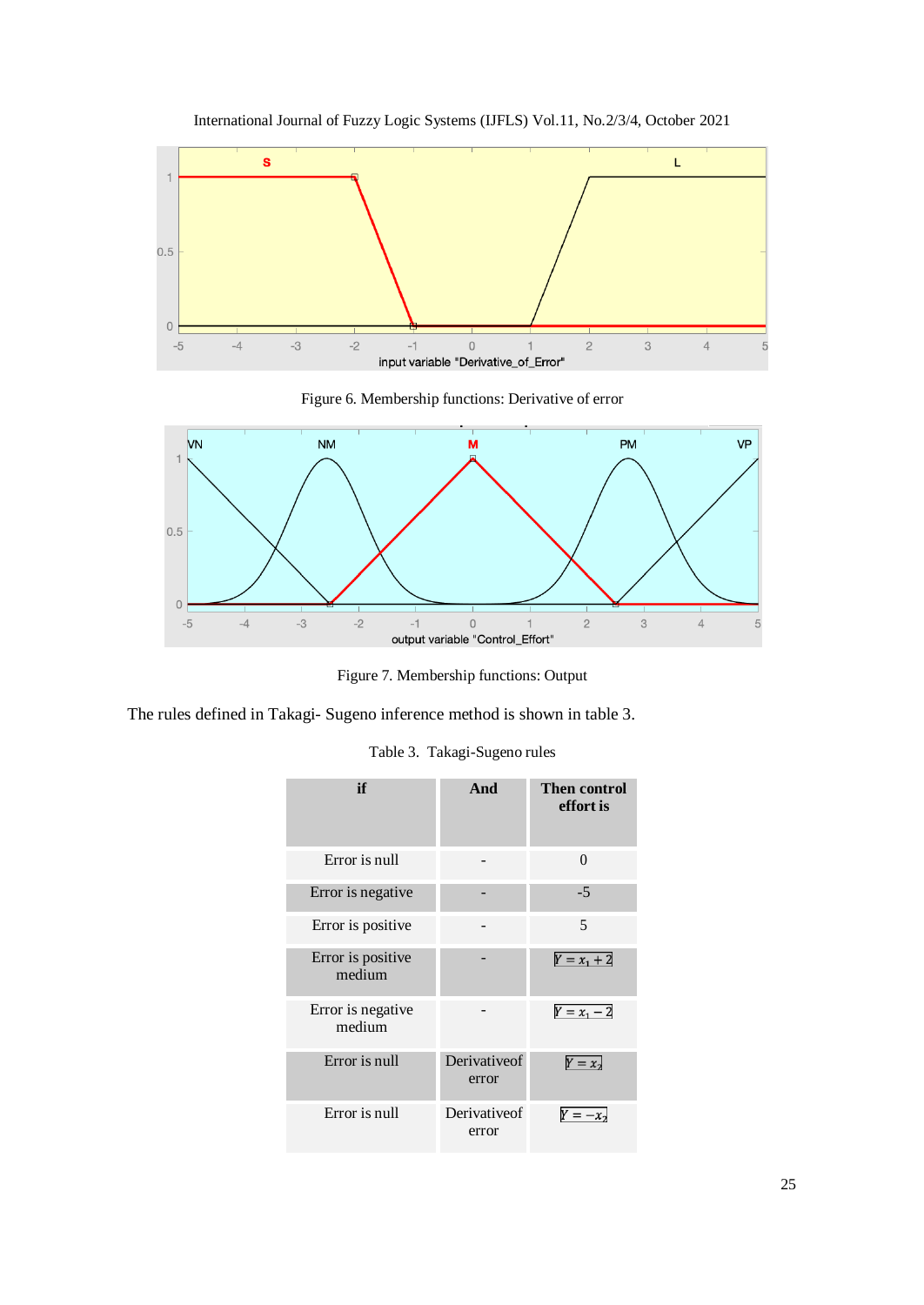where  $x_1$  = error and  $x_2$  = derivative of error

These rules were obtained through of knowledge of plant after many tests and changing rules and membership functions until to obtain a satisfactory response.

### **3.1. Simulation Results**

The simulations were done through of Matlab software and considering mathematical model of the plant as shown in Figure 4. The system response to the step as a set point and applying Mamdani's inference method is shown in Figure 8.



Figure 8. Response to the step of value equal to 2- Mamdani

Figure 9 shows the output of the system when is applied Takagi- Sugeno's inference method.



Figure 9. Response to the step of value equal to 2- Takagi- Sugeno

As can be seen in figures 8 and 9, the Takagi- Sugeno inference method presents better results than Mamdani inference with regard to the steady state error and settling time. Table 4 show the approximated values of performance of the system.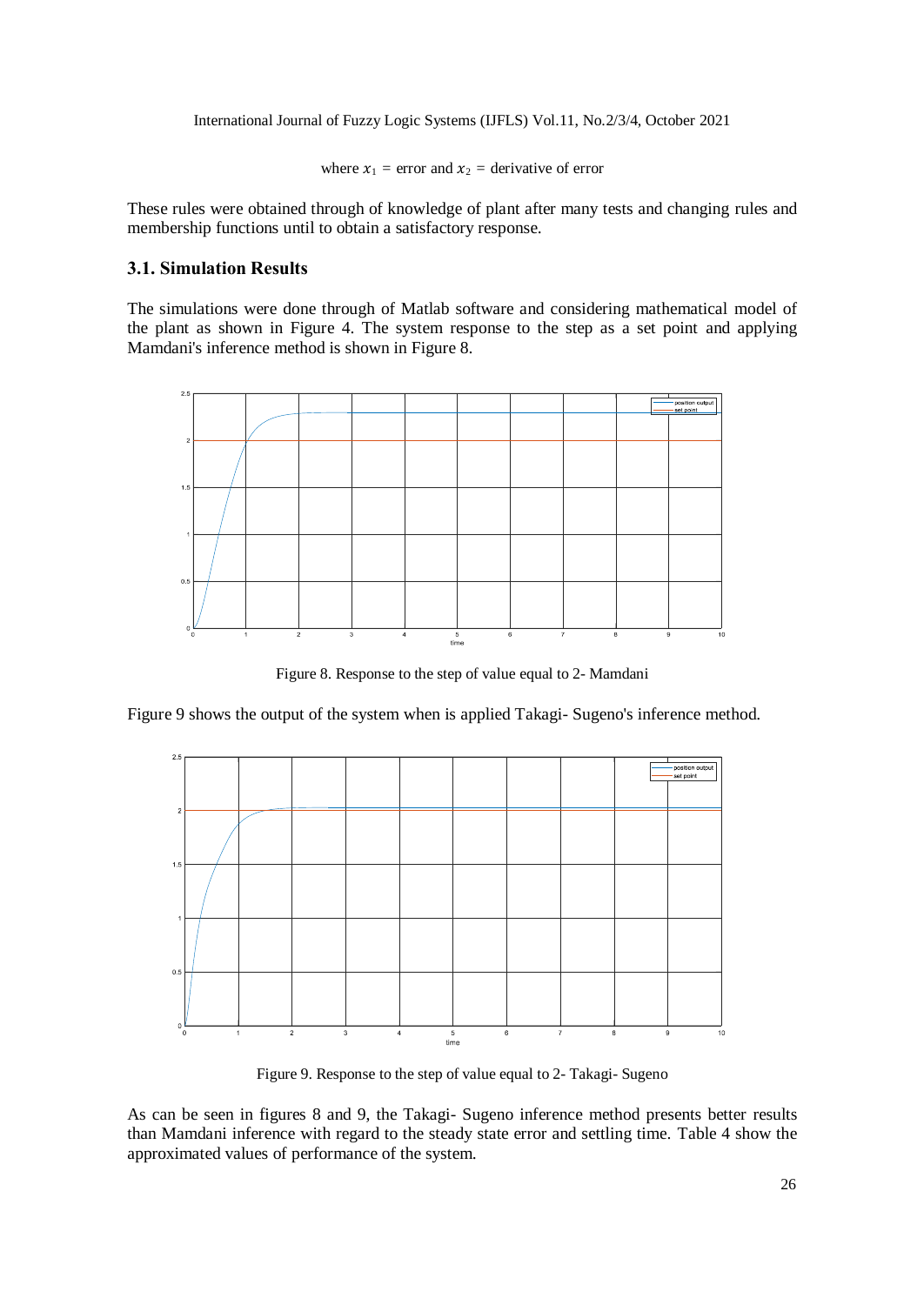| <b>Output Performance</b> |           |                |  |  |
|---------------------------|-----------|----------------|--|--|
|                           | Mamdani   | Takagi- Sugeno |  |  |
| Error                     | 0.3       | 0.07           |  |  |
| <b>Settling Time</b>      | 2 seconds | $1.5$ second   |  |  |
| Overshoot                 | $0\%$     | 0%             |  |  |

Table 4. Comparison of Performance- Simulation

This application in simulation shows that the fuzzy controller proposed can be promising in application in a real plant. It is known that mathematical model is an approximation of the real plant and do not consider non- linearities, backlash effect and some parameters of the system when compared to the real plant. So, becomes necessary to apply the fuzzy controllers obtained in the real plant which contain non- linearities, backlash effect due to the gears and some noises.

### **3.2. Experimental Results**

The fuzzy controllers shown in the preview section will be implemented in a real systemthrough data acquisition process using the data acquisition toolbox contained in Matlab software. Here was utilized a real servomechanism, a data acquisition board National Instruments 6221- 37 pin installed in the computer and an interface National Instruments for communication between Simulink and real plant. The Figure 9 illustrates a basic idea of the configuration utilized.



Figure 9. Layout for tests in real plant

Figure 10 shows the model utilized in the Simulink/ Matlab using data acquisition. The set point is a square wave form of 0.2Hz and peak value equal to 2.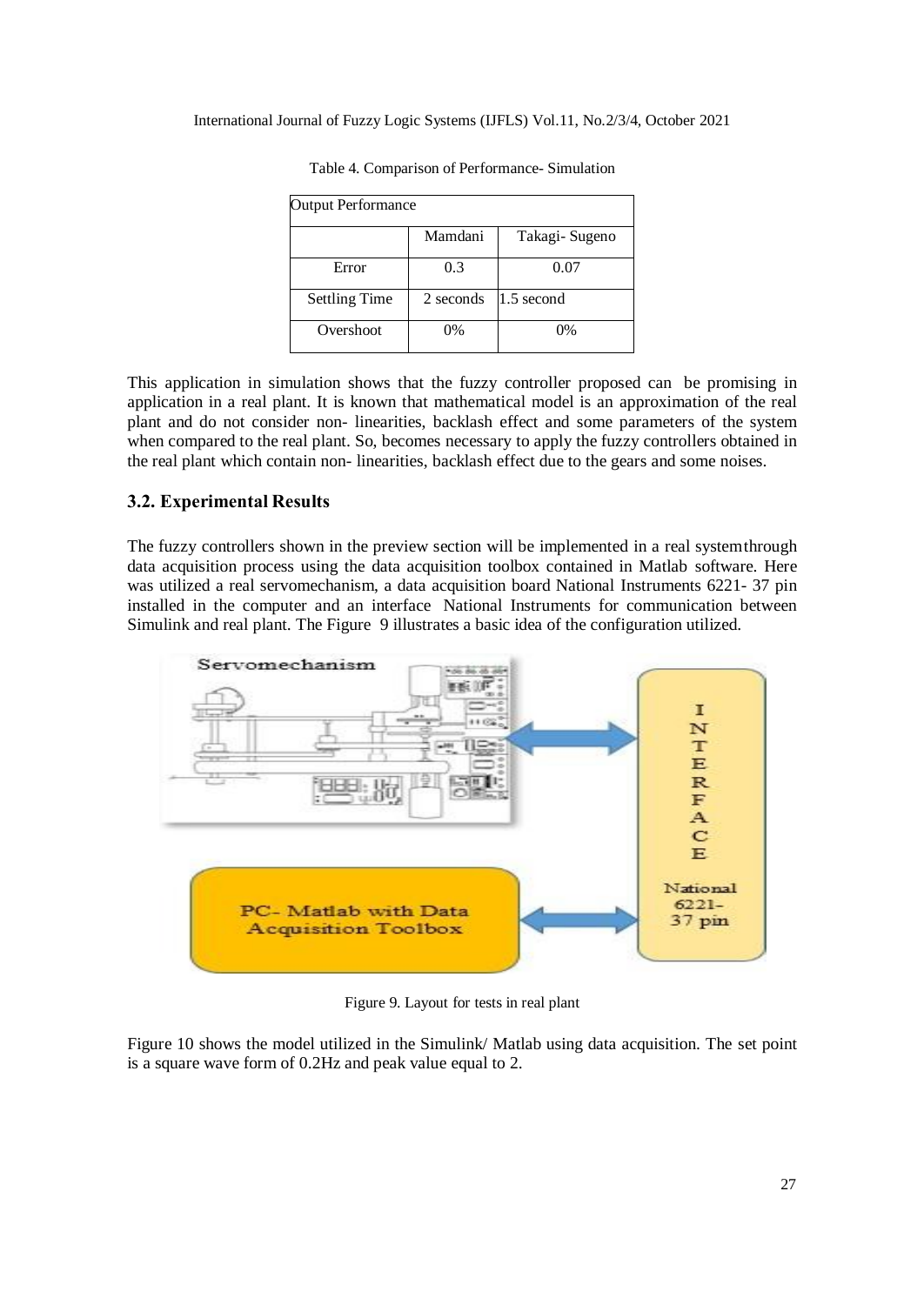International Journal of Fuzzy Logic Systems (IJFLS) Vol.11, No.2/3/4, October 2021



Figure 10. Fuzzy Control System

The membership functions of the inputs and outputs are showed in figures 11, 12 and 13, respectively. In this practical application was necessary to change membership functions.



Figure 11. New membership functions: Error



Figure 12. New membership functions: Derivative of error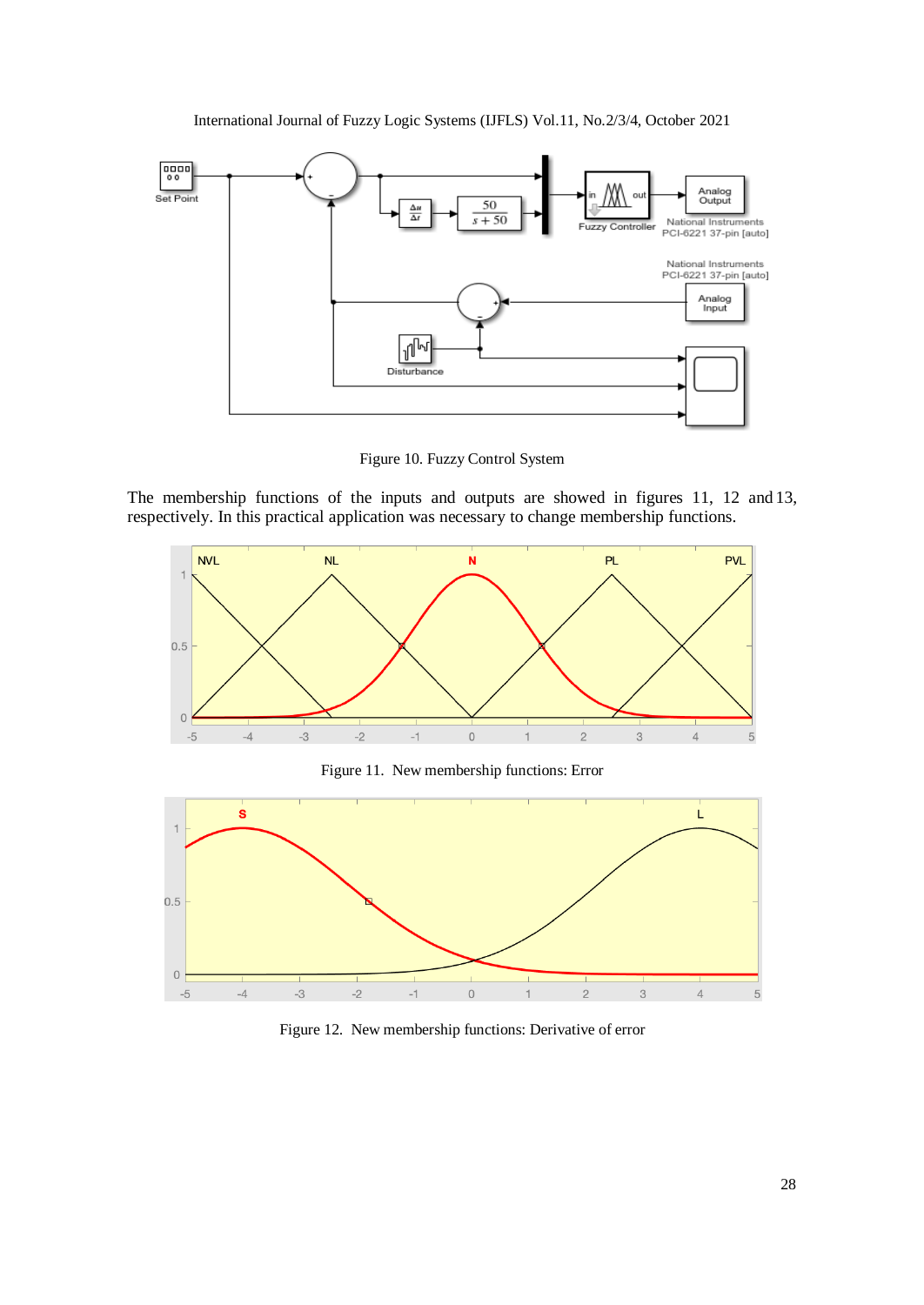

International Journal of Fuzzy Logic Systems (IJFLS) Vol.11, No.2/3/4, October 2021

Figure 13. New membership functions: Output

The rules adopted are shown in table 5.

| if                                 | And                 | Then control effort is |
|------------------------------------|---------------------|------------------------|
| Error is mill                      |                     | null                   |
| is<br>Error<br>negative            |                     | negative               |
| Error is positive                  |                     | positive               |
| Error is positive<br>medium        |                     | positive medium        |
| $is -$<br>Error<br>negative medium |                     | negative medium        |
| Error is null                      | Derivative<br>error | of positive medium     |
| Error is null                      | Derivative<br>error | of negative medium     |

Table 5. Mamdani rules

The figures 14 and 15 show the results obtained without disturbance and with disturbance, respectively.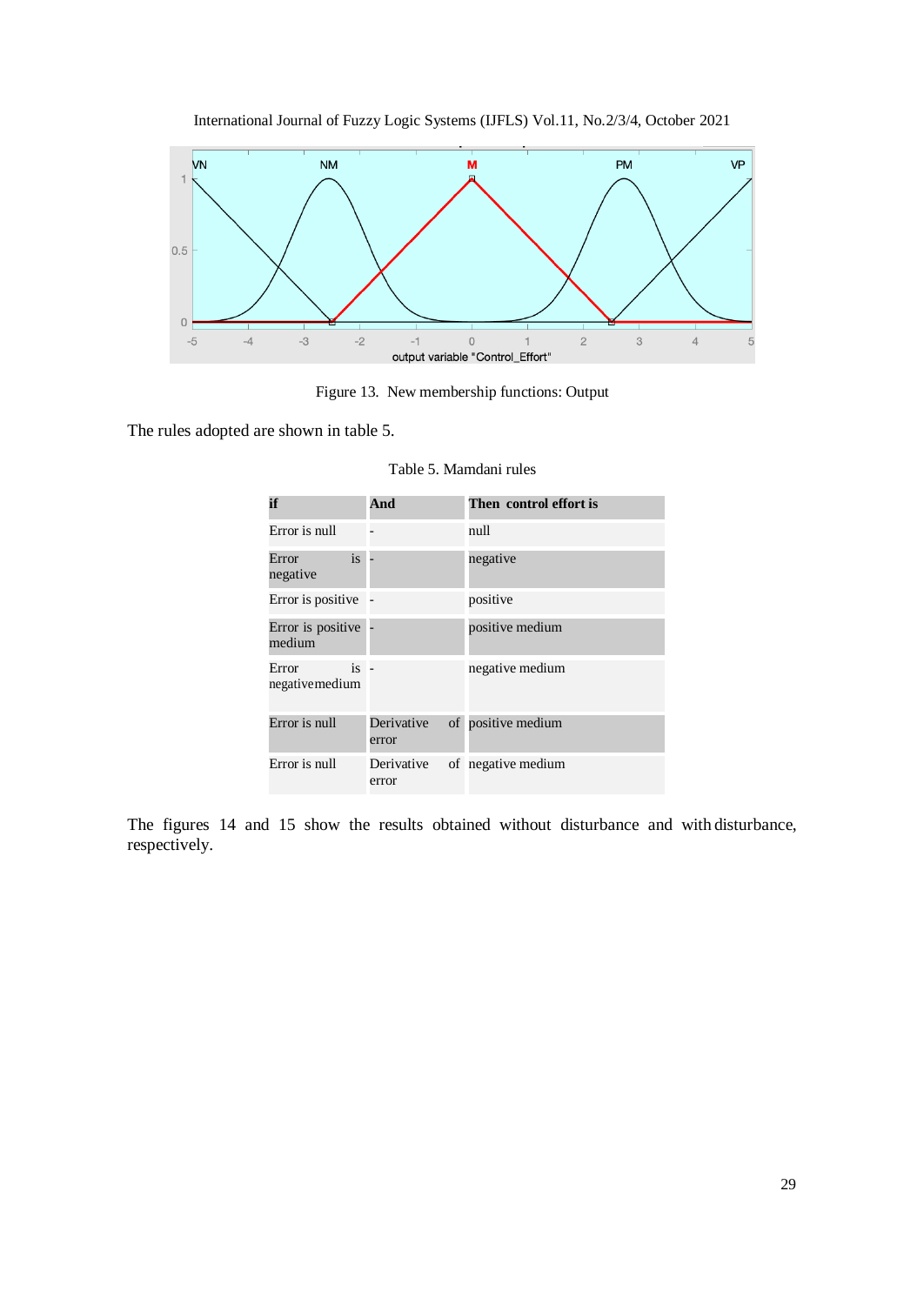International Journal of Fuzzy Logic Systems (IJFLS) Vol.11, No.2/3/4, October 2021



Figure 14. Response of the real system using the Mamdani inference method without disturbance



Figure 15. Response of the real system using the Mamdani inference method with the addition ofdisturbance

The same procedure was realized applying the Takagi- Sugeno's inference method. Inthis case, the rules that produced the best results are shown in table 6.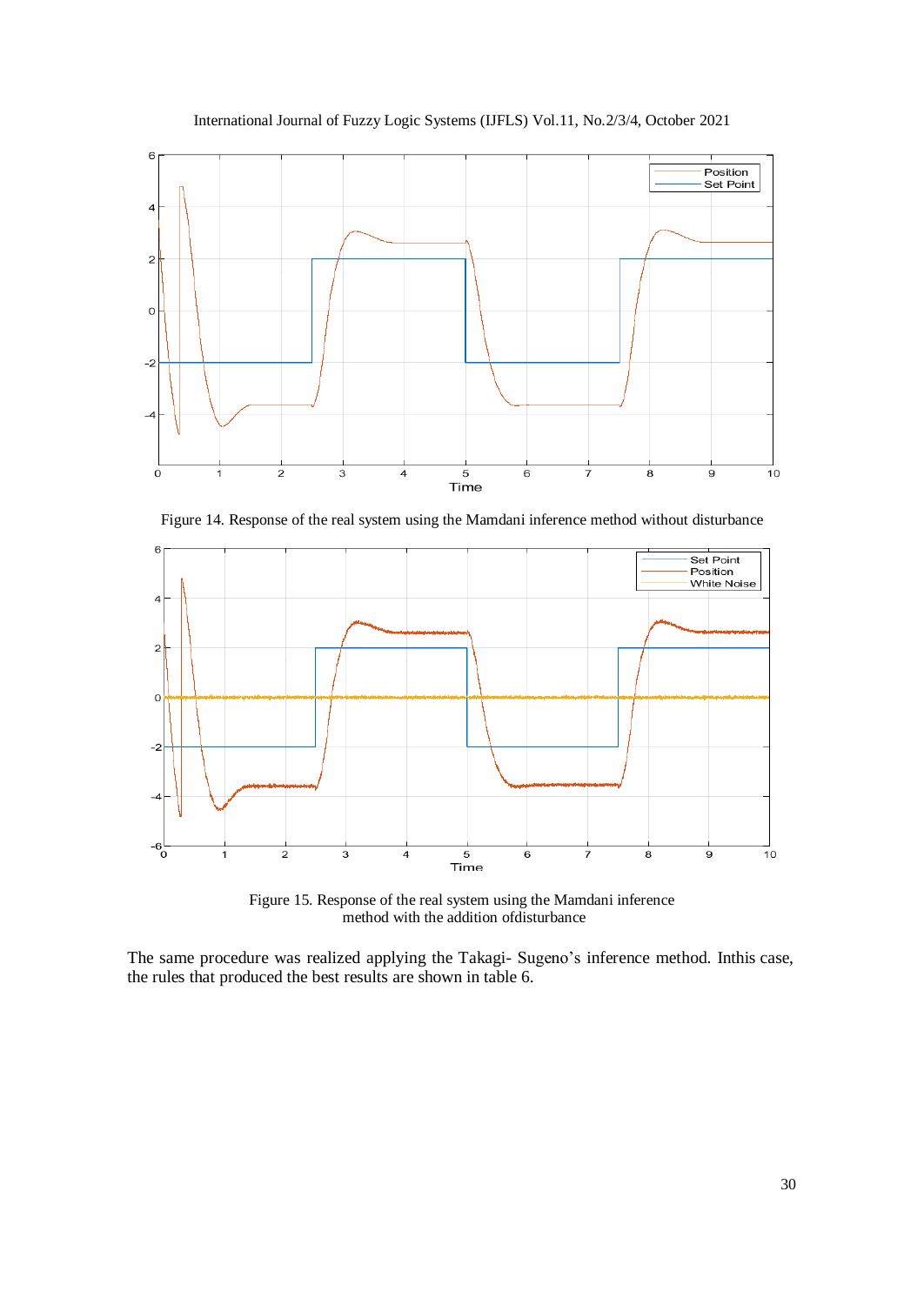International Journal of Fuzzy Logic Systems (IJFLS) Vol.11, No.2/3/4, October 2021

| if                            | And                 | Then control effort is       |
|-------------------------------|---------------------|------------------------------|
| Error is null                 |                     | $\Omega$                     |
| is<br>Error<br>negative       |                     | $-3$                         |
| Error is positive             |                     | 3                            |
| Error is positive             |                     | $Y = x_1 + 2$                |
| medium                        |                     |                              |
| is<br>Error<br>negativemedium |                     | $Y = x_1 - 2$                |
| Error is null                 | Derivative of error | $Y = 3x_1 + 6x_2$            |
| Error is null                 | Derivative of error | $\overline{Y} = 3x_1 + 6x_2$ |

Table 6. Takagi-Sugeno rules

The figures 16 and 17 shown the response of the system without disturbance and with disturbance, respectively.



Figure 16. Response of the real system using the Takagi-Sugeno inference method without disturbance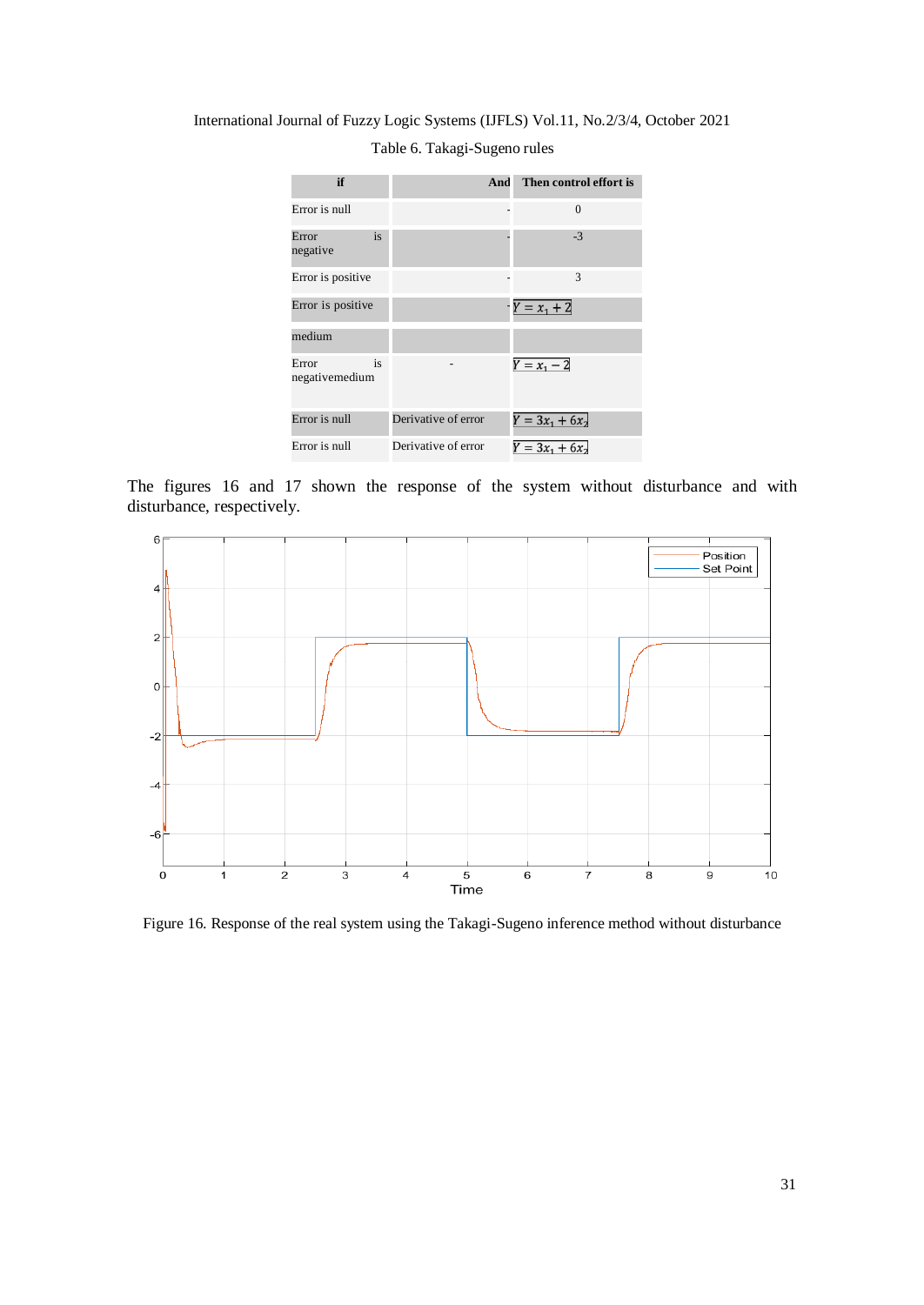



Figure 17. Response of the real system using the Takagi-Sugeno inference method with theaddition of disturbance

As can be seen in the experimental results presented, Takagi- Sugeno inference method presents a better result than Mamdani inference method in the application proposed in this work. As can be seen in figures 16 and 17, when is utilized the fuzzy controller based in the Takagi- Sugeno inference method, the response of the system is faster than fuzzy controller based in the Mamdani inference method. Table 7 show the approximated values of performance of the system

| <b>Output Performance</b> |               |                |  |
|---------------------------|---------------|----------------|--|
|                           | Mamdani       | Takagi- Sugeno |  |
| Error                     | 0.56          | 0.22           |  |
| <b>Settling Time</b>      | $1.5$ seconds | $0.5$ second   |  |
| Overshoot                 | 3%            | $\Omega\%$     |  |

|  |  |  | Table 7. Comparison of Performance-Simulation |  |
|--|--|--|-----------------------------------------------|--|
|--|--|--|-----------------------------------------------|--|

Furthermore, the results indicate that for the application proposed here, the controller based on Takagi- Sugeno inference method seems has more robustness and precision when compared to the Mamdani inference method.

# **4. CONCLUSIONS**

In this work, was proposed a position control using a fuzzy controller. The applicationis based in two controllers: a fuzzy controller using Mamdani inference method and another controller using Takagi- Sugeno inference method. Firstly, was done a simulation using the